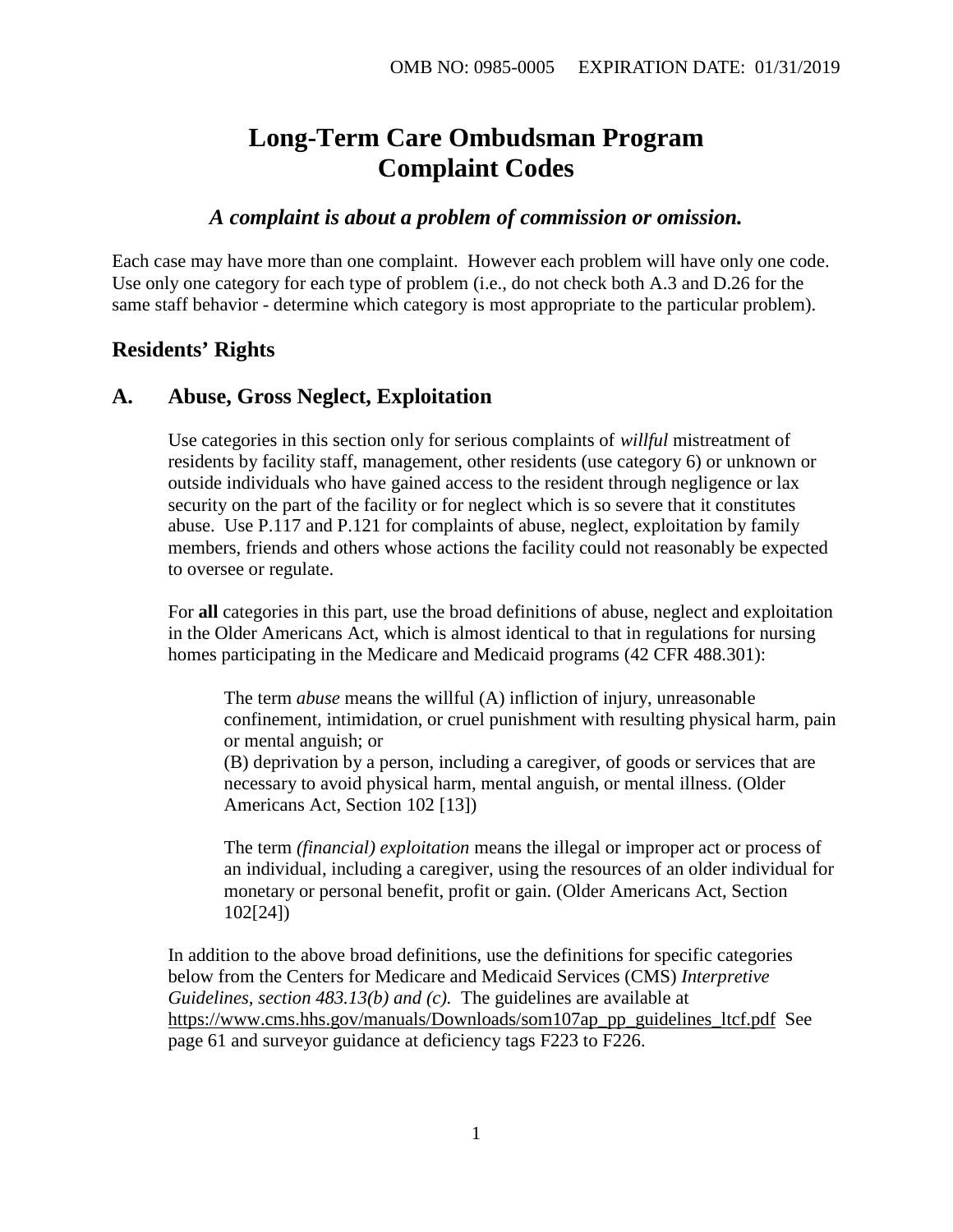Use resident-to-resident physical or sexual abuse (A.6) only for *willful* abuse of one resident by another resident, not for unintentional harm or altercations between residents who require staff supervision, which should be coded in category I-66, "Resident conflict, including roommates." (For example, a confused resident who strikes out is categorized at I.66 and an alert resident who strikes out is A.6.)

## **1. Abuse, physical (including corporal punishment)**

Includes hitting, slapping, pinching, kicking, etc. It also includes controlling behavior through corporal punishment.

## **2. Abuse, sexual**

Includes, but is not limited to, sexual harassment, sexual coercion, or sexual assault.

## **3. Abuse, verbal/psychological (including punishment, seclusion)**

Use of oral, written, or gestured language that includes disparaging and derogatory terms to residents or to their families, or within their hearing distance, to describe residents, regardless of their age, ability to comprehend, or disability. (Use D.26 for less severe forms of staff rudeness or insensitivity; use M.100 if staff is unavailable, unresponsive to residents.) Psychological or mental abuse includes, but is not limited to, humiliation, harassment, threats of punishment or deprivation. Involuntary seclusion means the separation of a resident from other residents or from his/her room against the resident's will or the will of the resident's legal representative. Emergency or short term monitored separation is not considered involuntary seclusion if used for a limited period of time as a therapeutic intervention to reduce agitation.

## **4. Financial exploitation (use categories in Section E for less severe financial complaints)**

The illegal or improper act or process of an individual, including a caregiver, using the resources of an older individual for monetary or personal benefit, profit or gain.

## **5. Gross neglect (use categories under Care, Sections F & G for non-willful forms of neglect)**

The willful deprivation by a person, including a caregiver, of goods or services that are necessary to avoid physical harm, mental anguish, or mental illness. (Use only for the most extreme forms of willful neglect. Use the appropriate categories under Resident Care, Quality of Life or, in some cases, Administration for less severe forms or manifestations of resident neglect.)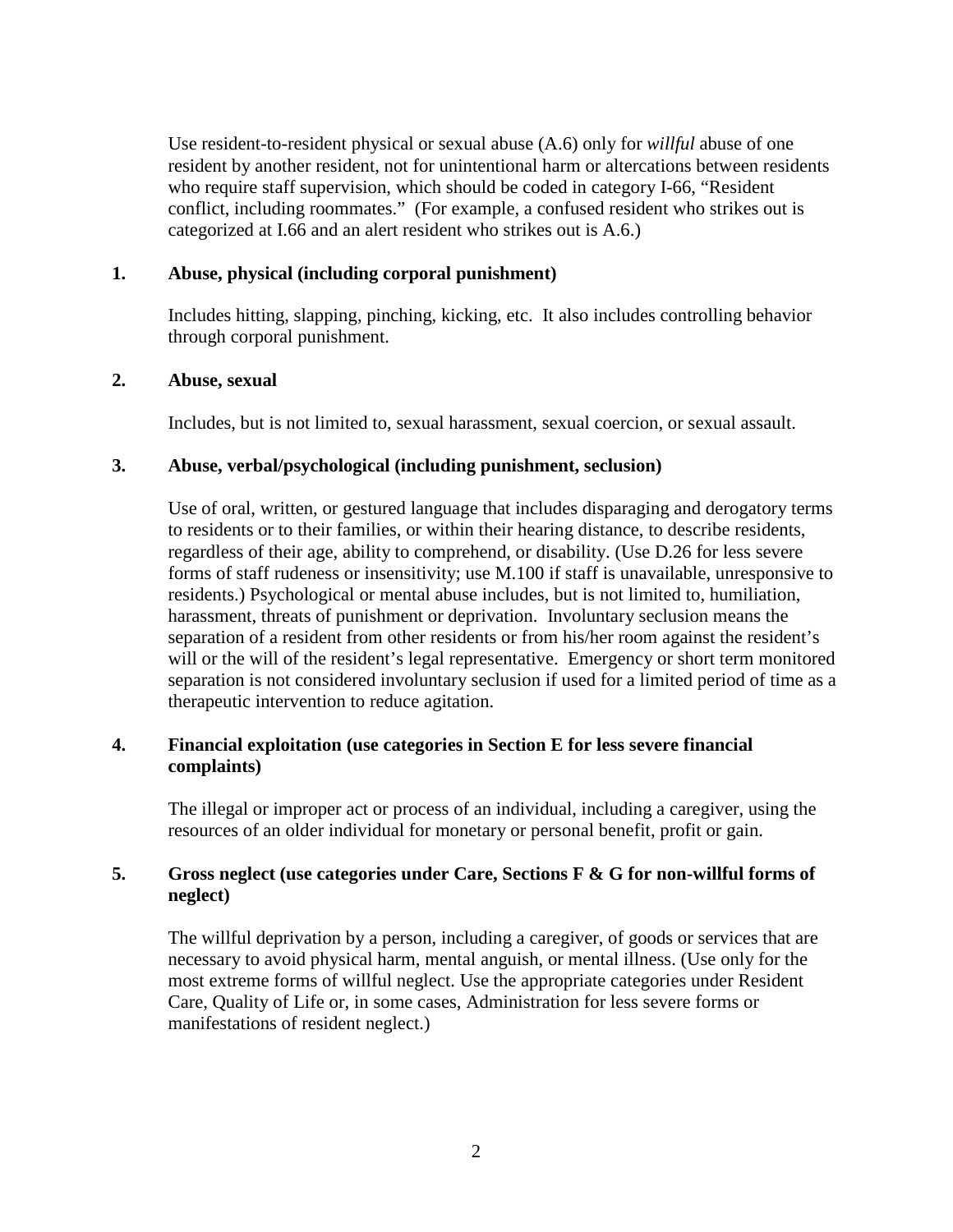### **6. Resident-to-resident physical or sexual abuse**

Use only for complaints of abuse by a resident against one or more other residents which meet the definitions of abuse provided above. (For unintentional harm or altercations between residents who require staff supervision, use category I-66, "Resident conflict, including roommates.")

## **7. Not Used**

## **B. Access to Information by Resident or Resident's Representative**

Use categories in this section for complaints involving access to information or assistance made by or on behalf of the resident or the resident's representative. Use B.9 if the ombudsman is denied access in response to a complaint. If there is a general problem with ombudsman access to one or more particular facilities or types of facilities, but no complaint has been filed, do not use complaint categories. Describe the access problem under Part III, B - Statewide Coverage. Categories B.14, D.29, and M.96 all involve communication/language barriers and yet are different. Use B.14 if information regarding rights, medical condition, benefits, services, etc. is not communicated in an understandable language.

#### **8. Access to own records**

.

Use if complainant is denied or delayed access to resident's record.

### **9. Access by or to ombudsman/visitors**

Use if access to the facility or certain parts of the facility is denied to the ombudsman. Use also if ombudsman or visitors are denied access to a resident.

## **10. Access to facility survey/staffing reports/license**

Use if the licensing and certification agency's survey is not posted in a prominent place or not provided when requested. Use also when the facility's license is not posted or available. Use if the facility daily staffing report is not posted.

## **11. Information regarding advance directive**

Use related to advance health care directive, living will, do not resuscitate (DNR) order, and similar problems.

## **12. Information regarding medical condition, treatment and any changes**

Use if information is denied, delayed.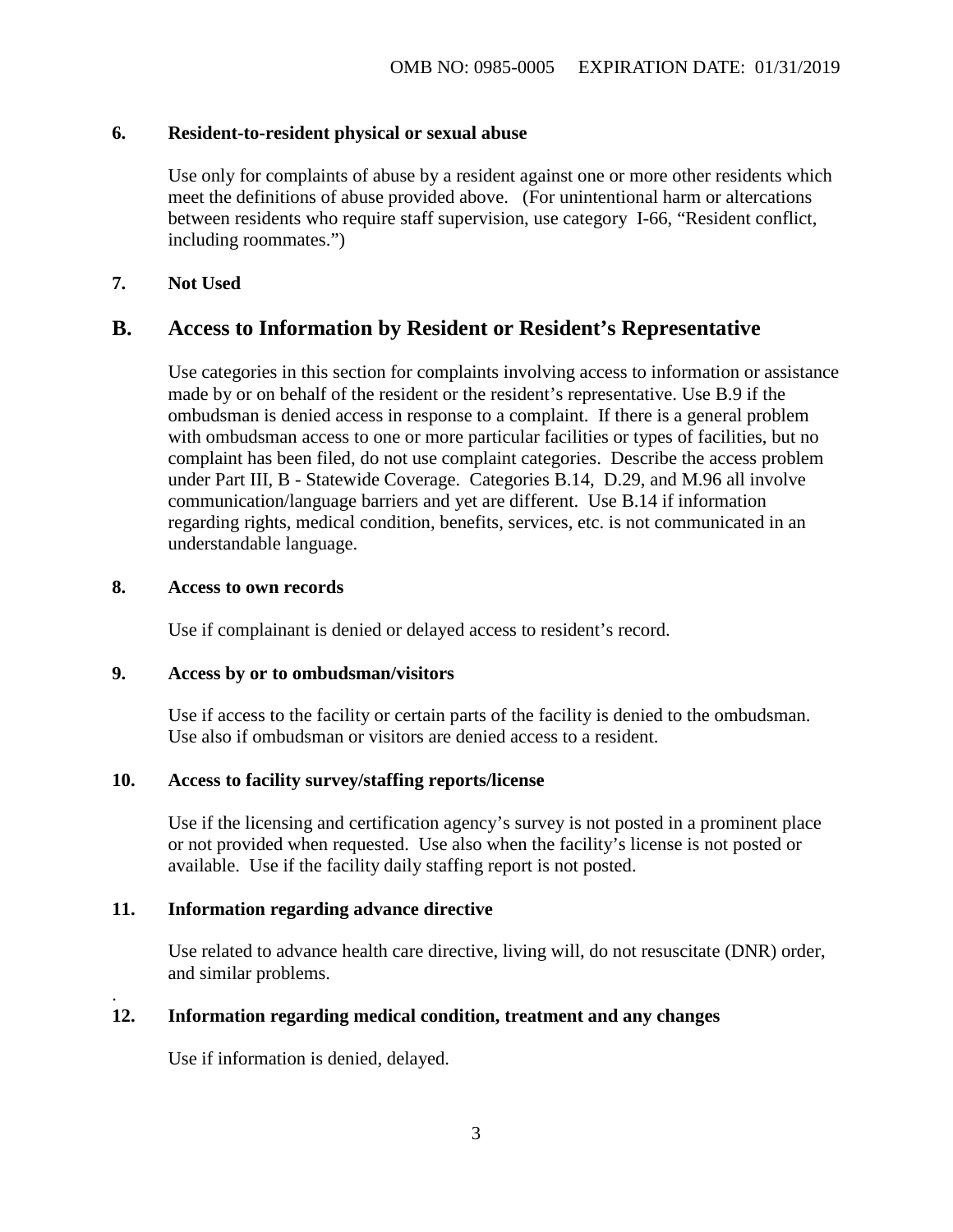### **13. Information regarding rights, benefits, services, the resident's right to complain**

Use related to resident rights (including the right to complain), Medicaid information/process, social services, staff not wearing name badges, and similar problems.

#### **14. Information communicated in understandable language**

Use if information is not provided in a language which the resident or her representative can understand or the staff speaks in a confusing manner.

## **15. Not Used**

## **C. Admission, Transfer, Discharge, Eviction**

Use the appropriate category for complaints involving placement, whether into, within or outside of the facility. If resident requests assistance in transferring to another facility and there is no stated problem (complaint), record as information and assistance to individuals in Part III, Other Ombudsman Activities. If a resident requests assistance in moving out of the facility but there are no feasible alternative options, record as P.128 "Request for less restrictive placement," since the problem is a lack of care alternatives within the long-term care system.

### **16. Admission contract and/or procedure**

Use if no contract; contract contains illegal wording requiring waiver of rights or guarantee of payment; admission procedure not followed; admission procedure does not contain required elements, and similar problems.

## **17. Appeal process - absent, not followed**

Use if resident/representative not given required number of days to appeal a discharge; facility failed to follow appeal ruling; no appeal process in place; and similar problems.

## **18. Bed hold - written notice, refusal to readmit**

Use if bed not held required number of days; resident/representative not advised of bed hold policy; incorrect bed hold procedure; bed held but resident not readmitted, and similar problems.

## **19. Discharge/eviction- planning, notice, procedure, implementation, including abandonment**

Use if no discharge notice; required notice not given to resident/representative; required notice not given to the ombudsman program in required time frame; required notice lacks documentation, is incomplete, incorrect; discharge is for inappropriate reasons; discharge planned or implemented to inappropriate environment; level of care is changed against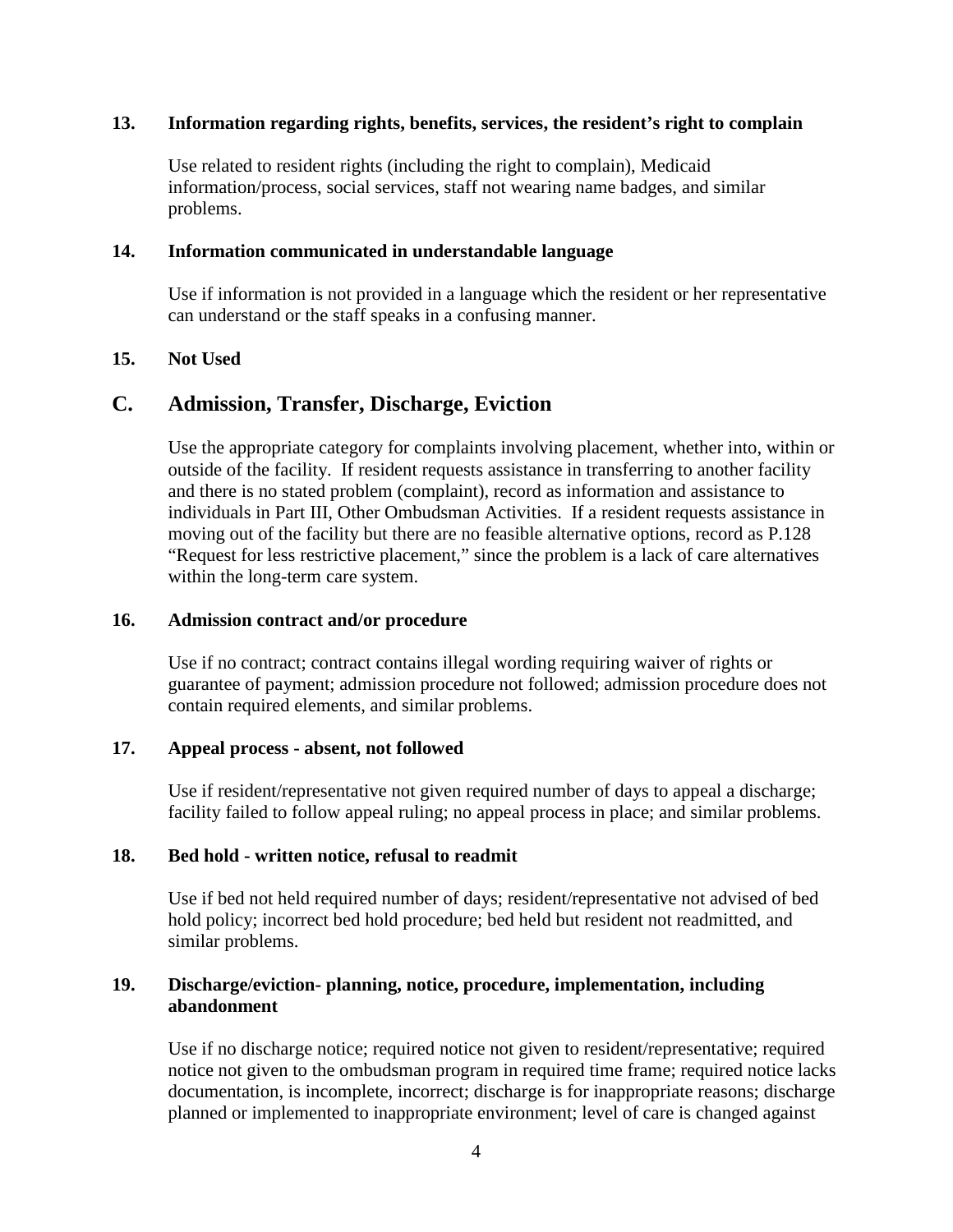resident's will, and similar problems.

## **20. Discrimination in admission due to condition, disability**

Use for refusal to admit resident due to medical condition, disability.

## **21. Discrimination in admission due to Medicaid status**

Use if resident not admitted due to Medicaid status or pending Medicaid status.

## **22. Room assignment/room change/intrafacility transfer**

Use if resident wants room change or resident objects to planned room change; no notice or inadequate notice of change; excessive room changes; or similar problems.

## **23. Not Used**

## **D. Autonomy, Choice, Preference, Exercise of Rights, Privacy**

Use for any complaint involving the resident's right, as stated in the category. If it is a related problem, but not one specific to this heading, use a category under another heading. For example, if the resident is permitted to choose her personal physician but that physician is unavailable, use P.125.

Note that D.29, B.14 and M.96 all involve communication/language barriers and yet are different. Use D.29 if the resident has a communication or language barrier. Use M.96 if staff have the communication or language barrier.

Use D.27 for right to smoke. Use K.77 for smoke-polluted air.

## **24. Choose personal physician/pharmacy/hospice/other health care provider**

Use when the resident is denied the right to choose his own physician/pharmacy/hospice or other outside health care provider.

## **25. Confinement of facility against will (illegally)**

Use when the resident is denied the right to leave the facility or go outside of the facility. (Use P.128 "other" for resident requests for assistance in moving out of the facility when feasible alternative options are not available.)

## **26. Dignity, respect - staff attitudes**

Use when resident is treated with rudeness, indifference or insensitivity, including failure to knock before entering room, facility posts signs relating to individual's care and similar problems.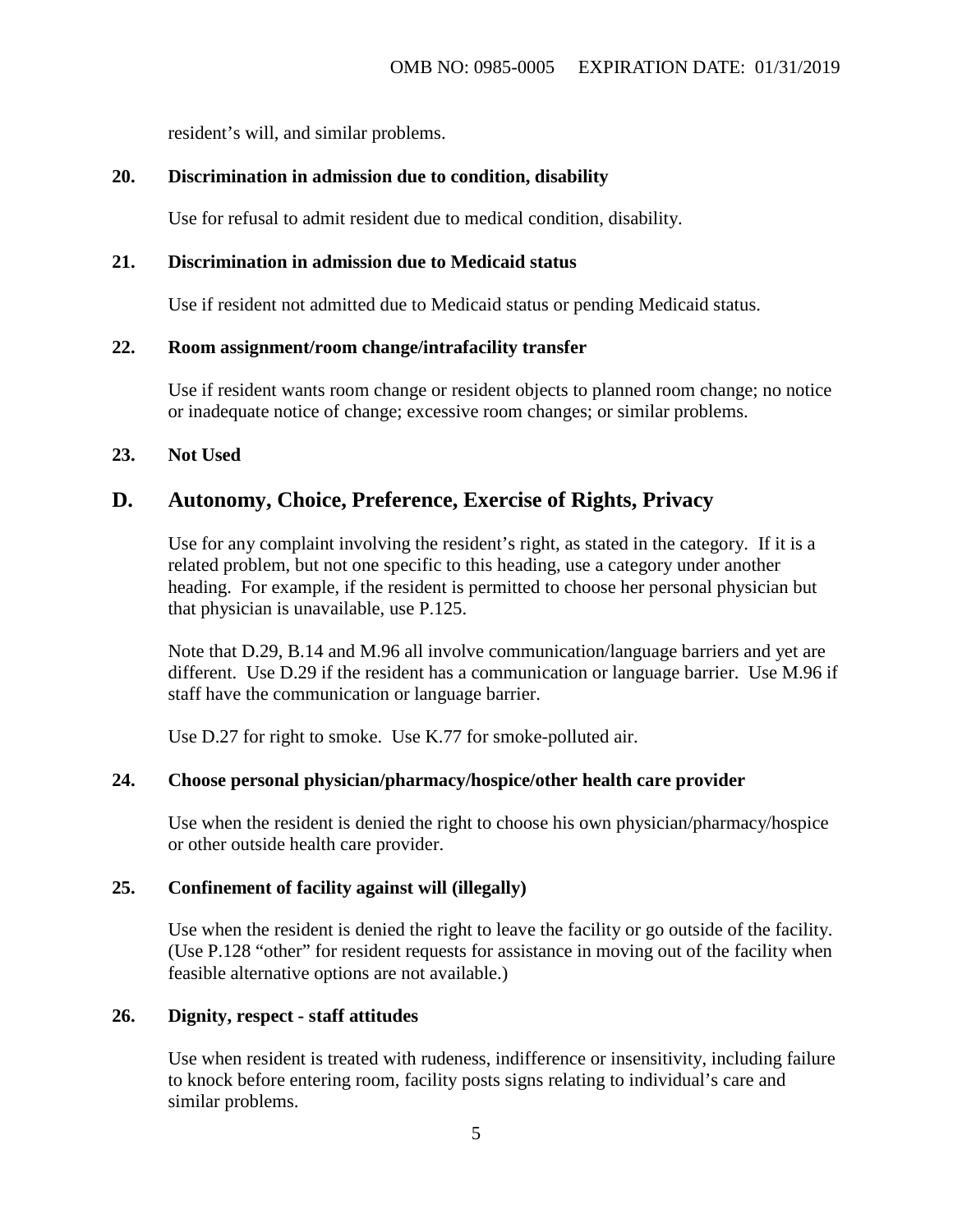## **27. Exercise preference/choice and/or civil/religious rights, individual's right to smoke**

Use when the resident is denied choice and exercise of rights; for example: voting; speaking freely; access to a smoking area, preference in sleeping and rising times, community activities, the outdoors, television program of choice and similar problems. (Use D. 31 for rights involving privacy.)

### **28. Exercise right to refuse care/treatment**

Use if the resident is denied the right to refuse care/treatment; including resident's right to refuse eating, bathing, or taking medication.

## **29. Language barrier in daily routine**

Use if caregiver does not speak the resident's language, resident cannot communicate.

## **30. Participate in care planning by resident and/or designated surrogate**

Use if the resident or the resident's legal representative is denied access to or not informed of a care plan/care plan meeting.

## **31. Privacy - telephone, visitors, couples, mail**

Use if the resident is denied access to a telephone, visitors or mail; phone calls are monitored; mail is opened by someone other than the resident or the resident's legal representative; couples denied privacy.

## **32. Privacy in treatment, confidentiality**

Use if the resident is denied privacy in treatment; confidential information has been disclosed.

#### **33. Response to complaints**

Use if complaints are ignored or trivialized by facility staff: administrator, social worker, nurses, and other staff.

#### **34. Reprisal, retaliation**

Use if the resident has experienced reprisal/retaliation (threat of discharge, lack of care, requests ignored, call lights unanswered, rough handling, etc.) as a result of a complaint.

## **35. Not Used**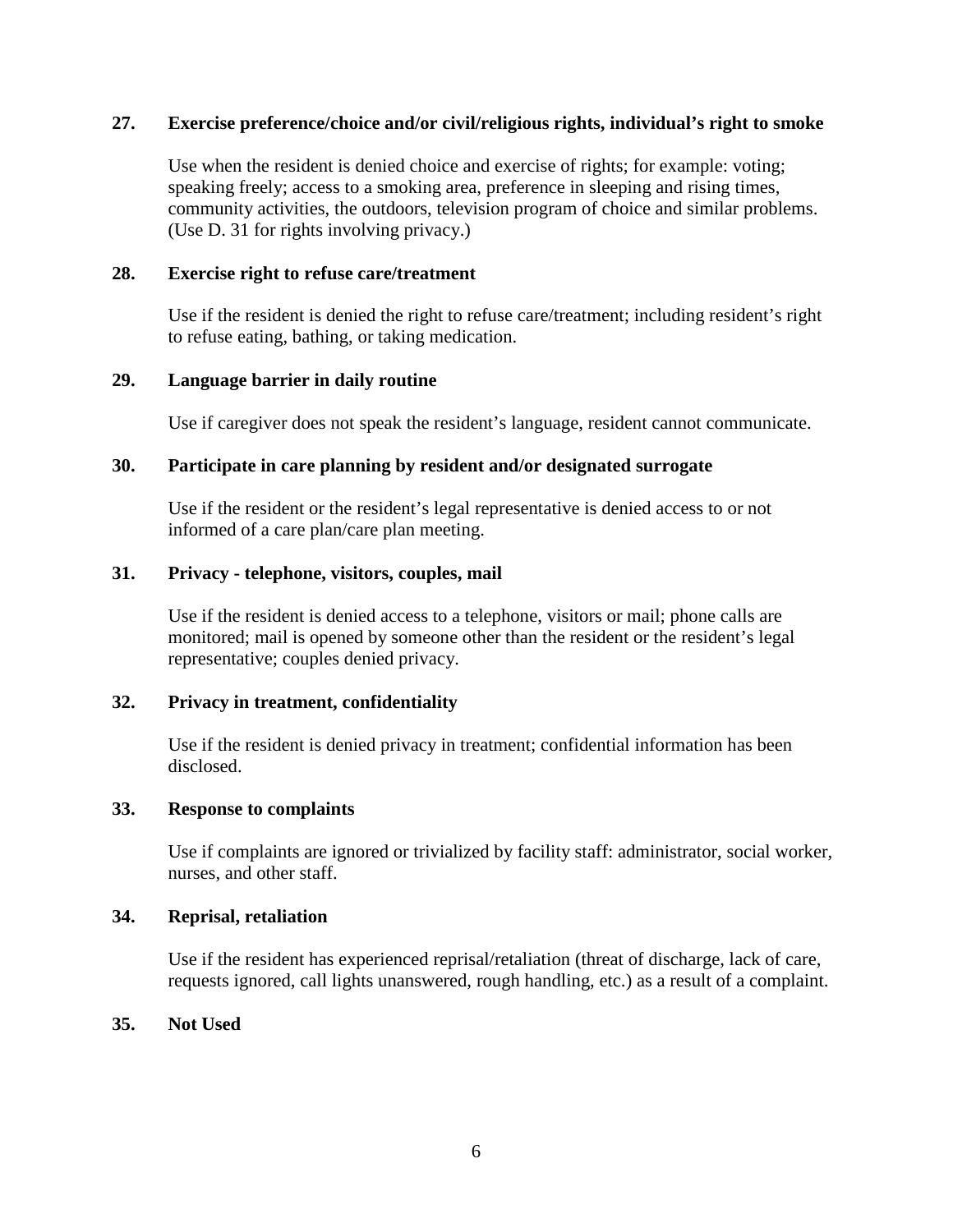## **E. Financial, Property (Except for Financial Exploitation)**

Use the appropriate category for complaints involving non-criminal mismanagement or careless with residents' funds and property or billing problems. Use A.4 for complaints involving willful financial exploitation, including, but not limited to, criminal activity.

## **36. Billing/charges - notice, approval, questionable, accounting wrong or denied (includes overcharge of private pay residents)**

Use if complainant alleges resident does not owe the amount billed; the resident never received the bill for amount owed; bill in error, supplies not provided as part of the daily rate and similar problems.

## **37. Personal funds - mismanaged, access/information denied, deposits and other money not returned (report criminal-level misuse of personal funds under A.4)**

Use for problem with personal funds, for example, staff deny a resident use of her personal needs allowance; staff use a nursing home resident's trust fund without consent, and similar problems.

## **38. Personal property lost, stolen, used by others, destroyed, with-held from resident**

Use for property (including prostheses, dentures, hearing aid, glasses, radio, watch) missing/stolen at the facility or if the facility withholds or mismanages personal property (non-monetary). Use K.82 for loss of laundry.

## **39. Not Used**

## **Resident Care**

## **F. Care**

Use the appropriate category for complaints involving negligence, lack of attention and poor quality in the care of residents. If the care situation is so poor that the resident is in a condition of overall neglect which is threatening to health and/or life, use A.5, "gross neglect."

## **40. Accidental or injury of unknown origin, falls, improper handling**

Use for unexplained bruises, scratches, cuts, skin tears; falls from bed, wheelchair, or when standing; when resident is handled improperly or dropped during transfer or other assistance; and similar problems.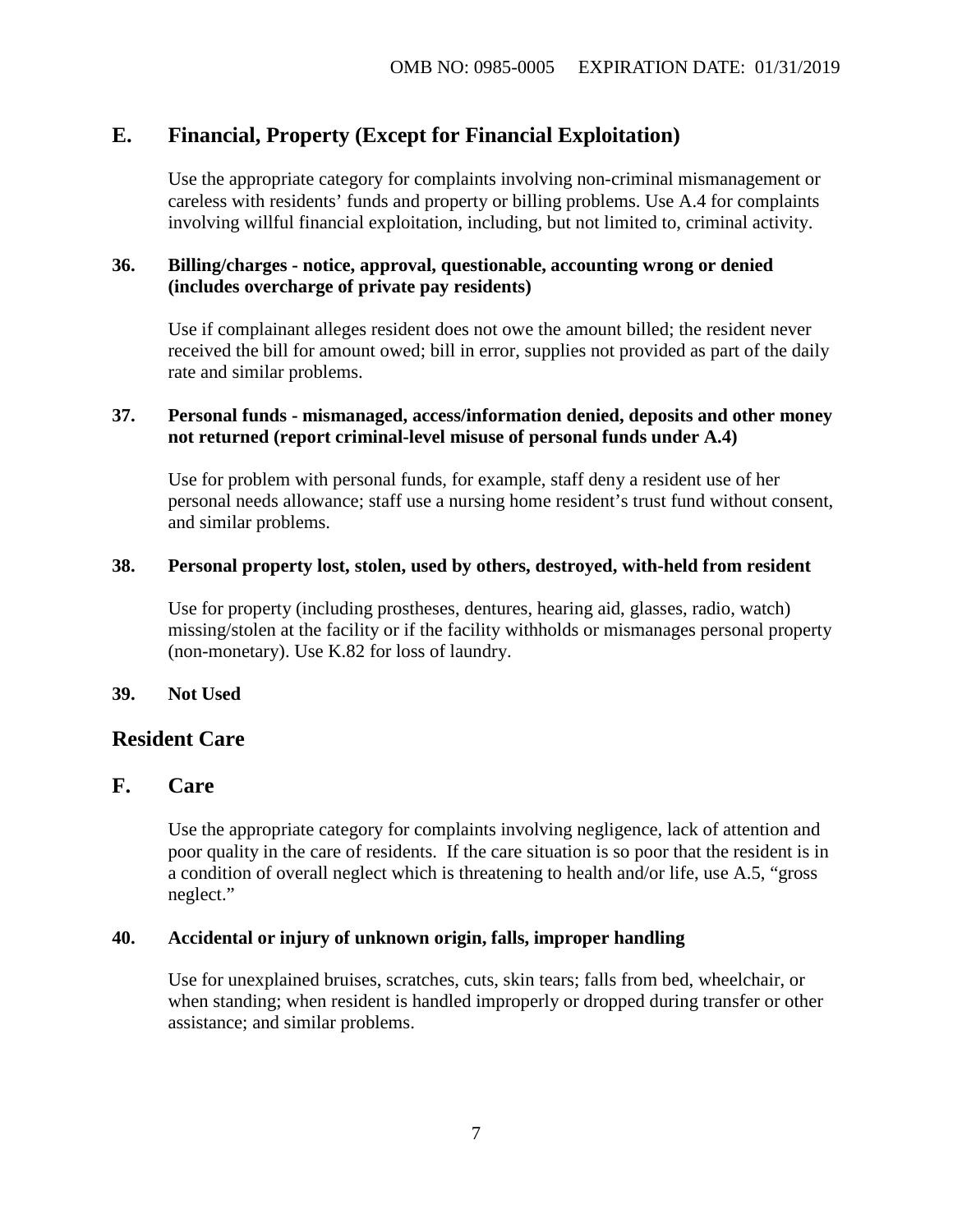### **41. Failure to respond to requests for assistance**

Use for call lights or requests for assistance not answered, or not answered in a timely manner. Includes requests for going/returning to resident's room, transfers to chairs/bed, etc.

## **42. Care plan/resident assessment - inadequate, failure to follow plan or physician orders (put lack of resident/surrogate involvement under D. 30)**

Use for problem related to care plan: plan is incomplete or not reflective of resident's condition; staff has disregarded or is not informed of the plan; staff fails to respond, or responds slowly, to physician orders and similar problems.

#### **43. Contracture**

Use for problem related to resident's hands, arms, feet, or legs being drawn up and contorted.

#### **44. Medications - administration, organization**

Use for medications not given on time or not at all, medication administration not documented or incorrectly documented, medications not secured, incorrect medication or dosage; negligence, lack of attention or poor quality in care related to medication that is: run out; expired; not filled in a timely manner; incorrectly labeled, and similar problems.

## **45. Personal hygiene (includes nail care & oral hygiene) and adequacy of dressing & grooming**

Use for resident: not bathed in a timely manner, not clean, not bathed at all, allowed to remain in soiled clothing, diaper, bed, chair; hands and face not washed after meals; teeth/dentures not cleaned; and similar problems.

#### **46. Physician services, including podiatrist**

Use for failure of facility to obtain physician services upon a change in resident's condition, or if medical attention, including podiatrist service, is not obtained in a timely manner or not obtained at all.

#### **47. Pressure sores, not turned**

Use for pressure sore(s) that may have occurred at the facility or elsewhere. Use when facility fails to treat, document, monitor pressure sores. Use if resident is not turned per medical order or treatment standard, or when turning is undocumented.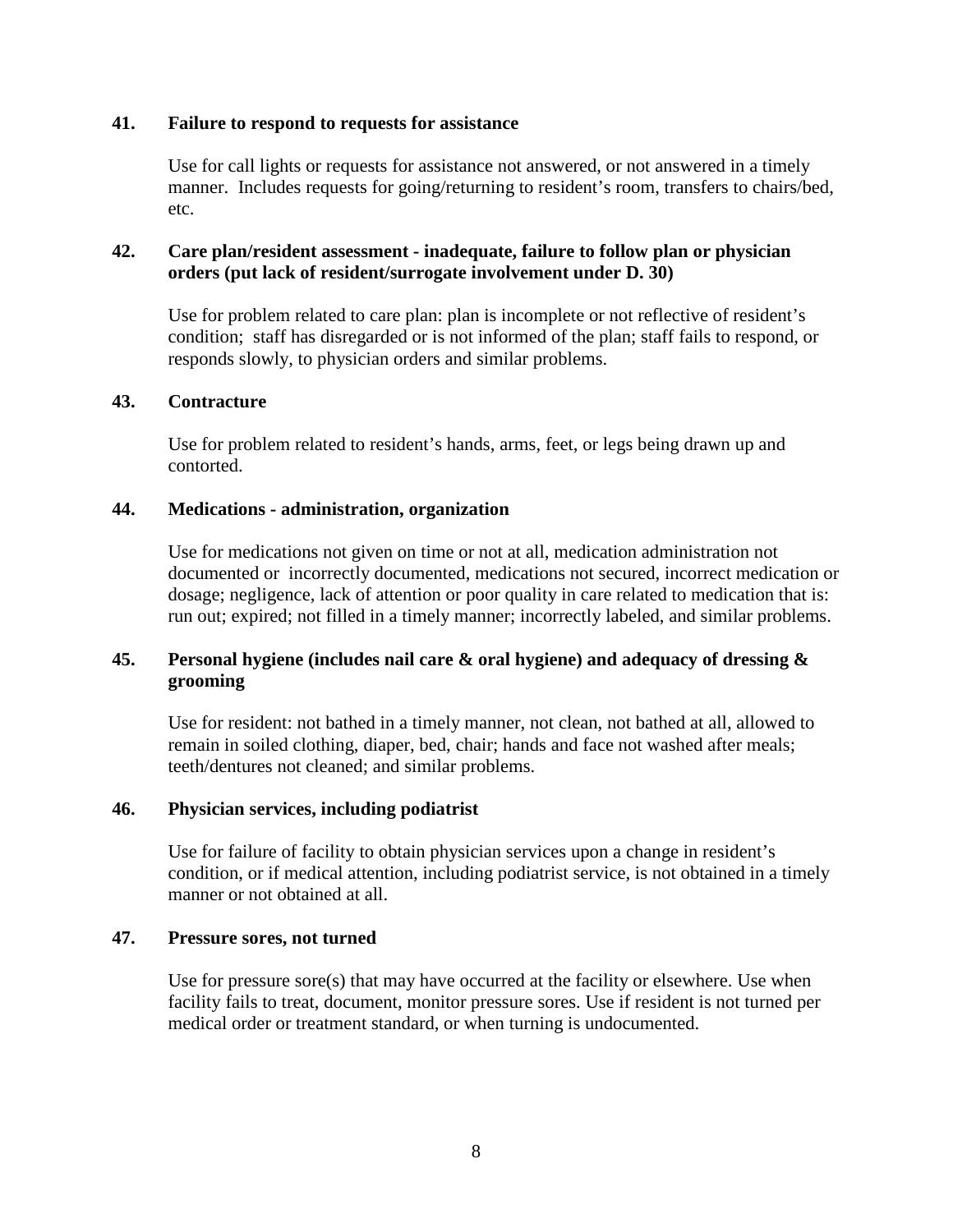## **48. Symptoms unattended, including pain, pain not managed, no notice to others of changes in condition**

Use if facility fails to accommodate, notice or provide services related to a change in resident's condition.

#### **49. Toileting, incontinent care**

Use when resident is not toileted in a timely manner, as needed or requested, or as directed by the care plan; facility is using diapers or catheters rather than toileting. Use G.54 for inadequate or non-existent bowel and bladder plan/training.

#### **50. Tubes - neglect of catheter, gastric, NG tube (use D.28 for inappropriate, forced use)**

Use if tube is not cleaned, changed, or monitored appropriately.

### **51. Wandering, failure to accommodate/monitor exit seeking behavior**

Use for resident wandering, failure to redirect wanderers.

#### **52. Not Used**

## **G. Rehabilitation or Maintenance of Function**

Use the appropriate category for complaints involving failure to provide needed rehabilitation or services necessary to maintain the expected level of function.

#### **53. Assistive devices or equipment**

Use if facility lacks, fails to maintain or has problems with: Hoyer lift, handrails/grab bars, toilet seat, elevators, ambulation aids, wheelchair (no brakes or foot rests, etc.), hearing or visual aids, and other assistive devices or equipment.

#### **54 Bowel and bladder training**

Use if facility fails to provide training, has no schedule, or schedule not maintained.See F.49.

#### **55. Dental services**

.

Use if dental services not provided or arranged for resident.

### **56. Mental health, psychosocial services**

Use if these services not provided, arranged for resident.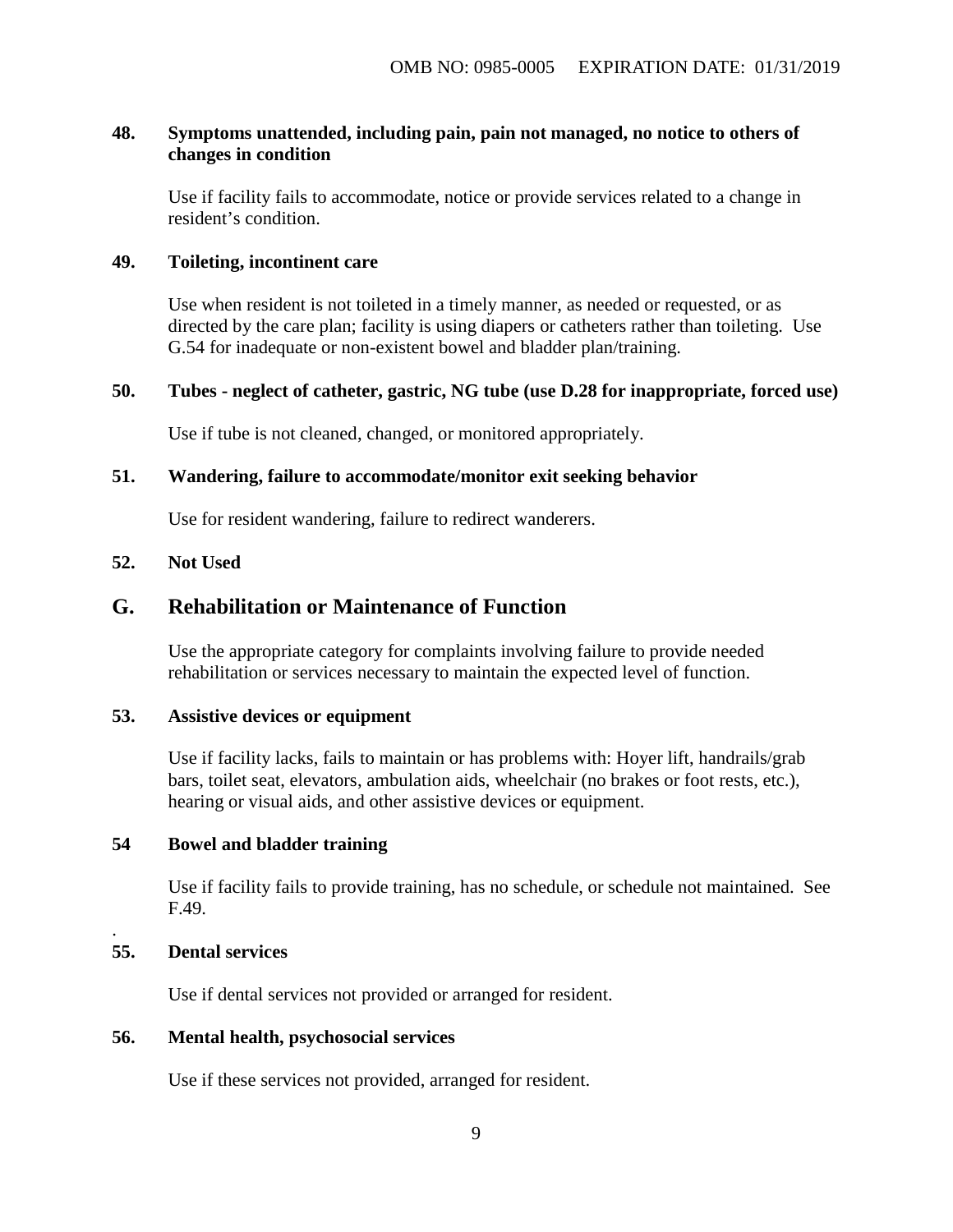## **57. Range of motion/ambulation**

Use if services not provided; resident not assisted or encouraged in ambulation as appropriate; no appropriate exercise available; exercise resident wants is unavailable.

## **58. Therapies, physical, occupational, speech**

Use for failure to provide or arrange for therapies with outside agency or provider.

## **59. Vision and hearing**

Use for failure to provide or arrange for vision and hearing services or for problems with services.

## **60. Not Used**

## **H. Restraints - Chemical and Physical**

Use the appropriate category for any complaint involving the use of physical or chemical restraint.

## **61. Physical restraint - assessment, use, monitoring**

Use for any physical restraint: lap buddy, bed rail(s), bindings, placement of furniture, resident not released from restraints for a specified time; no order in file; and similar problems including locked units.

## **62. Psychoactive drugs - assessment, use, evaluation**

Use for any chemical restraint including excessive or unnecessary medication.

## **63. Not Used**

## **Quality of Life**

## **I. Activities and Social Services**

Use categories under this heading for complaints involving social services for residents and social interaction of residents. Note that transportation is included in category I.65 because community interaction is sometimes (not always) dependent upon transportation.

## **64. Activities - choice and appropriateness**

Use for lack of activities appropriate for each resident; facility fails to consider residents ability to perform certain activities/and preferences; variety limited; no activities; posted activities not conducted.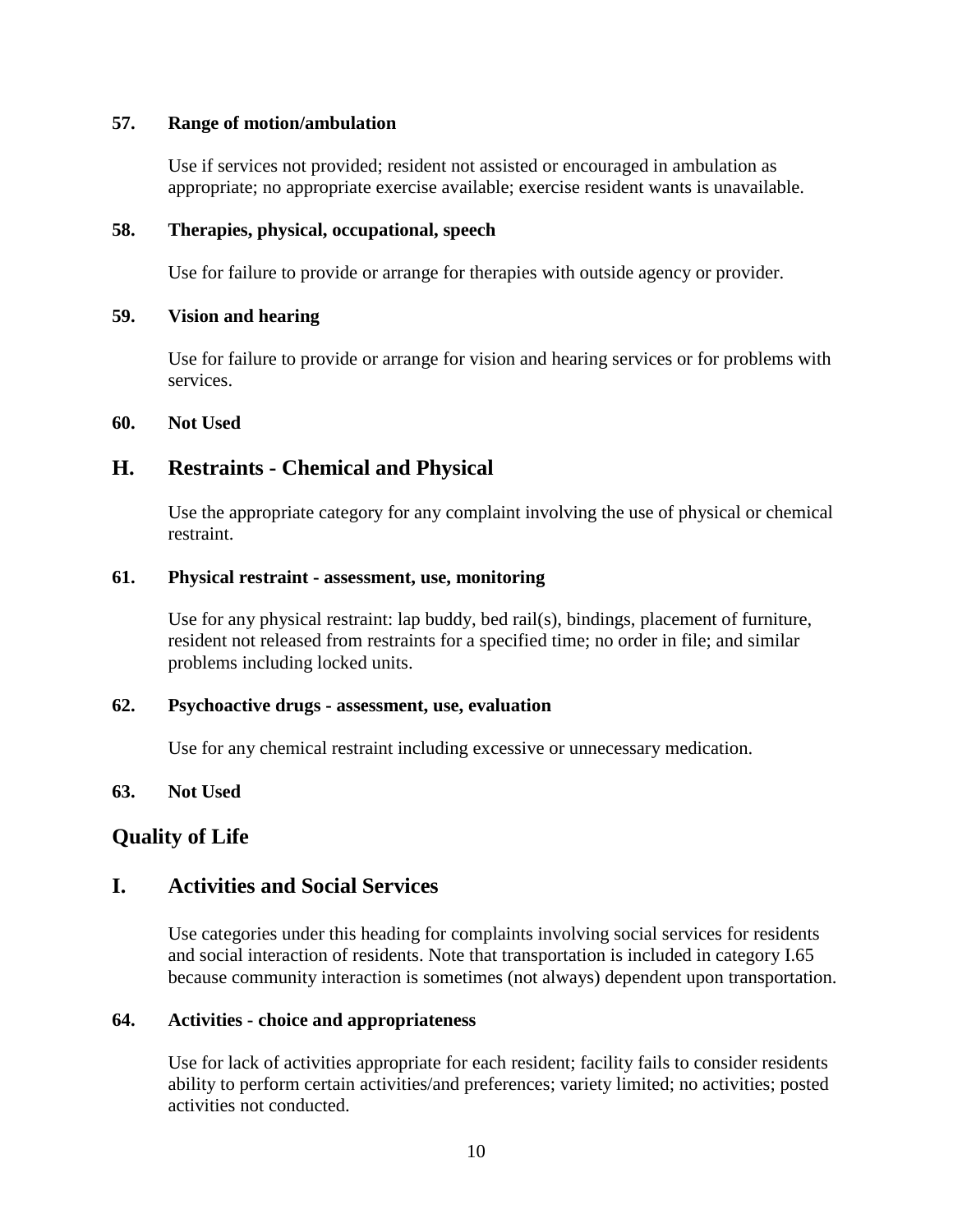#### **65. Community interaction, transportation**

Use for any complaint involving the resident's need for transportation, for whatever reason and/or when facility does not assist residents in participating in community services or activities or curtails community interaction.

#### **66. Resident conflict, including roommates**

Use for any complaint involving conflict between residents, including roommate conflict and inappropriate behaviors that impact another resident's quality of life.

## **67. Social services – availability/appropriateness (use G.56 for mental health, psychosocial counseling/service)**

Use if social services department fails to provide social services or encourage social interaction; fails to provide services if resident isolates himself or refuses to participate in activities, and similar problems.

#### **68. Not Used**

## **J. Dietary**

Use the appropriate category for complaints involving food and fluid intake. Use the appropriate category under A (A.1 or A.5) for willful cases of food deprivation.

#### **69. Assistance in eating or assistive devices**

Use for failure to provide assistance in eating; facility has not provided tools to assist resident in self-feeding, meal set-up, i.e., opening milk cartons, tray not within reach.

## **70. Fluid availability/hydration**

Use for complaint that resident is not reminded to drink; bedside water is not provided, not fresh or not in reach; fluids are not readily available; resident is dehydrated.

#### **71. Food service - quantity, quality, variation, choice, condiments, utensils, menu**

Use for posted menu not served; alternate selections not offered; servings too small; no variety; quality is poor; food has little nutritional value, nutrients out of date, condiments or utensils not provided, presentation, timely delivery and/or removal of trays.

#### **72. Snacks, time span between meals, late/missed meals**

Use for snacks not readily available or offered between meals; excessive time span between dinner and breakfast.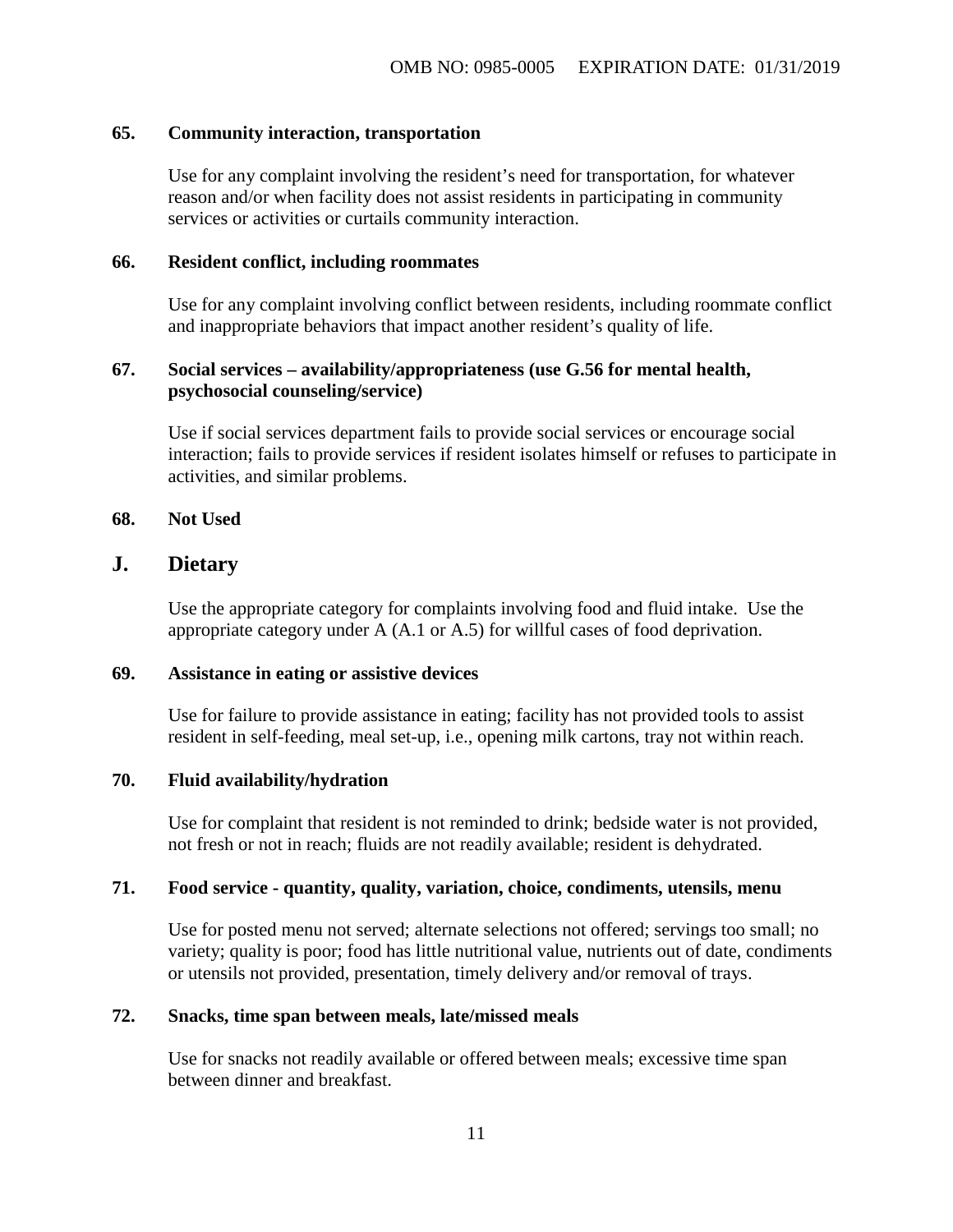### **73. Temperature**

Use for food or beverage not served at appropriate temperature.

### **74. Therapeutic diet**

Use for complaint resident's therapeutic diet is not served as ordered; resident's dietary needs not accommodated.

### **75. Weight loss due to inadequate nutrition**

Use A.1 or A.5 for willful food deprivation.

## **76. Not Used**

.

## **K. Environment/Safety**

Use the appropriate category for complaints involving the physical environment of the facility and resident's space.

## **77. Air/environment: temperature and quality (heating, cooling, ventilation, water), noise**

Use for complaints about building, room or water temperature too hot or cold; ventilation inadequate; indoor cigarette smoke; noise in the facility; and similar problems.

## **78. Cleanliness, pests, general housekeeping**

Use for uncleanliness or pests (insects, vermin - live or dead) in resident's room or other facility area. Also use for ant, snake, rat or mosquito bite.

## **79. Equipment/Buildings - disrepair, hazard, poor lighting, fire safety, not secure**

Use for elevator malfunctioning/not maintained; paint/wallpaper peeling; lights burned out or insufficient lights; exterior not maintained, littered; inaccessible entrances/exits or hallways; inadequate/non-functioning/expired fire extinguishers; malfunctioning automatic doors; fire alarms, smoke detectors, and other emergency equipment not present, malfunctioning or inadequate; and any other building maintenance problem. Also use for premises not secured; lacking or broken window bars; unauthorized person gained entrance to facility; unauthorized weapon in facility, and similar problems.

## **80. Furnishings, storage for residents**

Use for furnishing in disrepair; lack of furnishings; inadequate storage space for belongings, including valuables.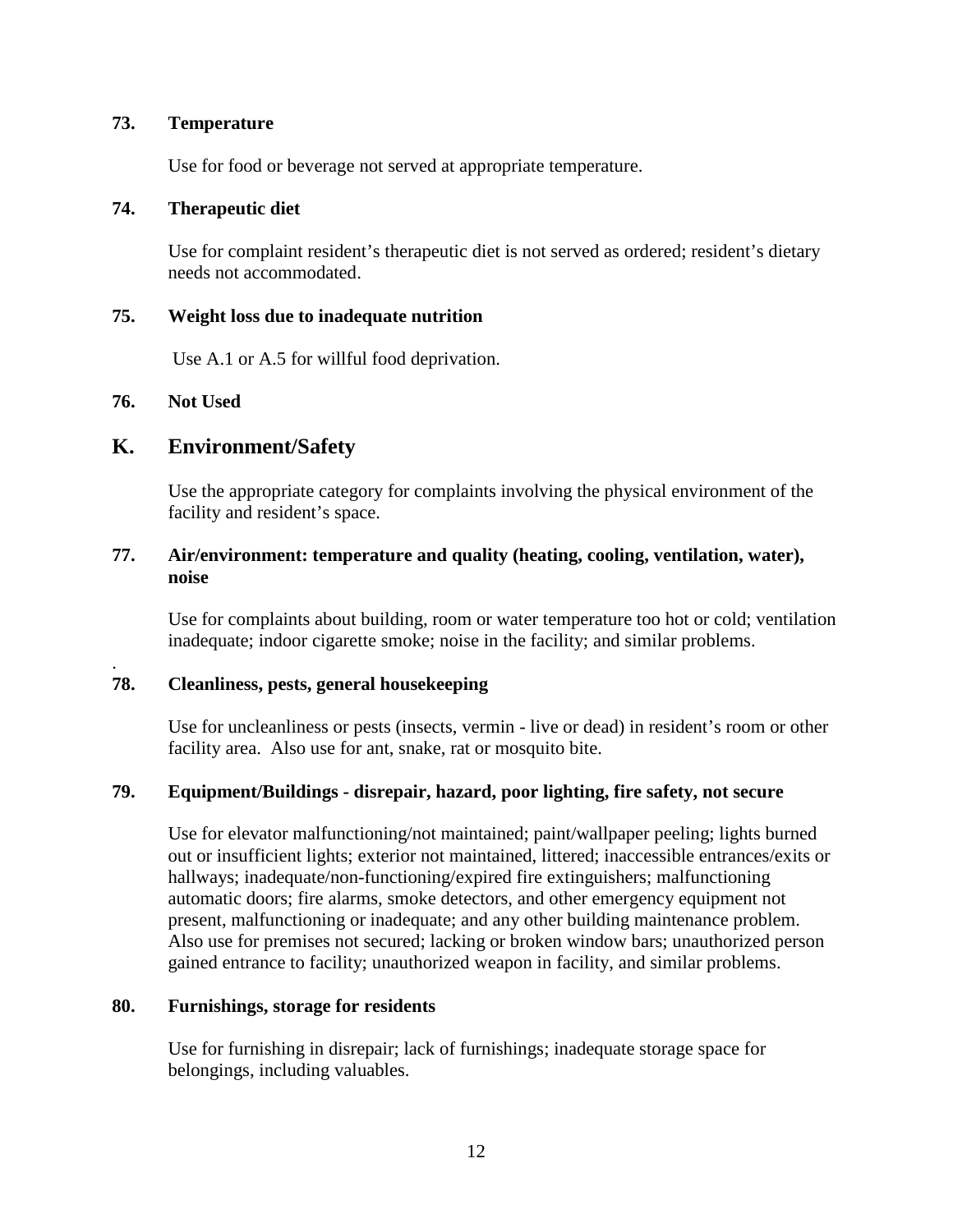#### **81. Infection control**

Use for insufficient measures to prevent infection; spread of infection; resident at risk; infection unreported or not treated appropriately, and similar problems**.**

## **82. Laundry - lost, condition**

Use for no clean clothes available; clothing lost, damaged**.**

## **83. Odors**

Use for urine, feces, any other offending odor or any odor which is a detriment to the health of the resident.

#### **84. Space for activities, dining**

Use for: inadequate space for scheduled activity or residents' attendance/participation in activity; dining area does not promote resident interaction; inadequate space for wheelchair or other assistive devices while dining; activity, dining areas converted to other uses.

#### **85. Supplies and linens**

Use for no clean linens available or in poor condition; shortage of supplies, for example, soap, gloves, toilet paper, incontinence pads, and nursing supplies.

## **86. Americans with Disabilities Act (ADA) accessibility**

Use for complaints regarding the facility's compliance with the ADA; for example, no handicapped access.

## **Administration**

## **L. Policies, Procedures, Attitudes, Resources**

Categories under this heading are for acts of commission or omission by facility managers, operators or owners in areas other than staffing or specific problems included in previous sections.

## **87. Abuse investigation/reporting, including failure to report**

Use for failure of facility to report or investigate suspected resident abuse/neglect or exploitation to the specified authority, no matter where alleged abuse occurred.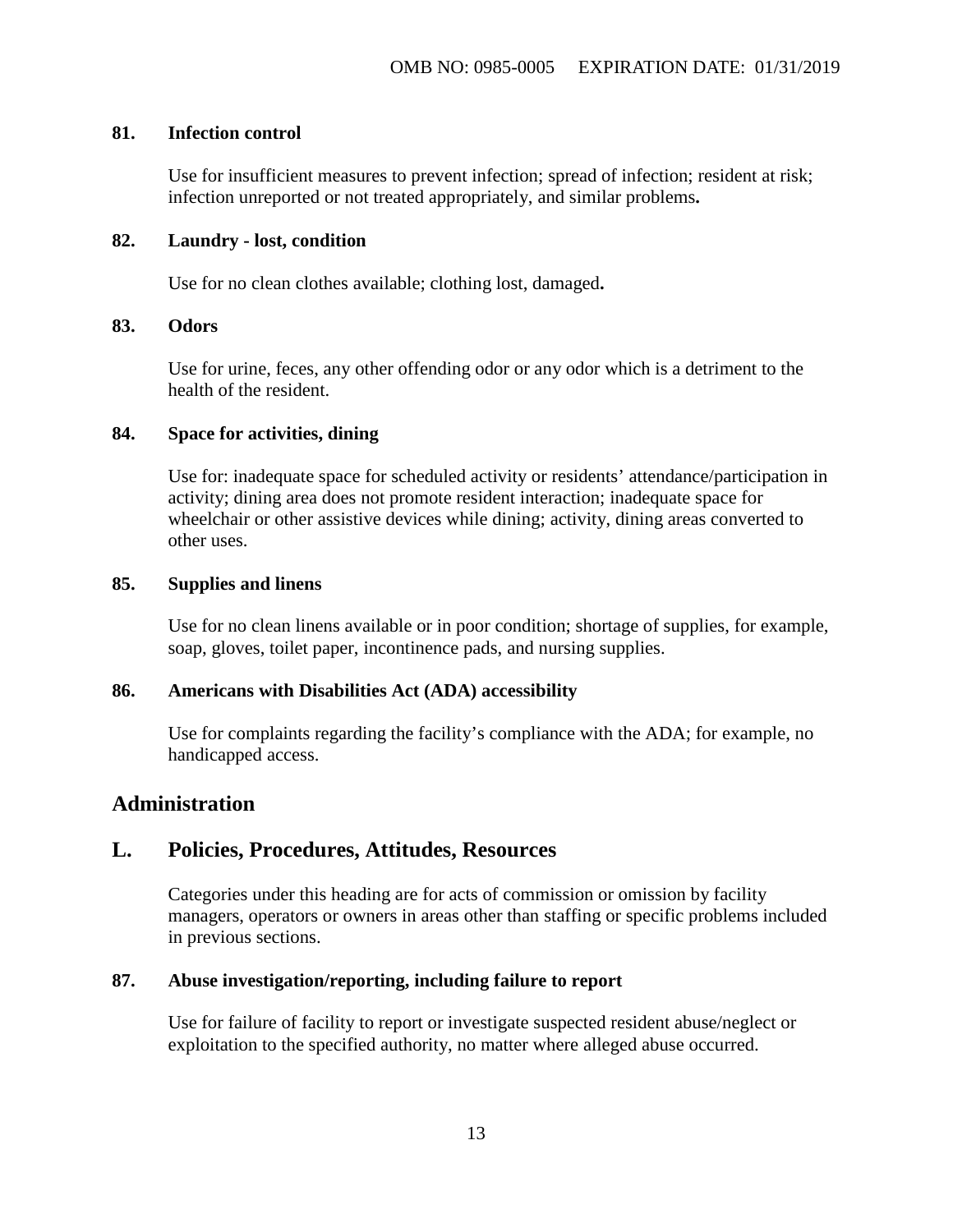## **88. Administrator(s) unresponsive, unavailable**

Use for failure of administrator or administrative staff to respond to or communicate with others.

### **89. Grievance procedure (use C for transfer, discharge appeals)**

Use if there is no grievance procedure for handling complaints or if the procedure is not made known to residents or not complied with by the facility.

## **90. Inappropriate or illegal policies, practices, record-keeping**

Use if records are incomplete, missing or falsified, including staff references not checked, or when required background screening has not been performed. Use also for complaints about health care fraud, waste, and abuse.

#### **91. Insufficient funds to operate**

Use if there is a substantiated complaint of shortage of staff, lack of food, utilities cut off, etc., that could indicate bankruptcy or insufficient funds. Also use if a complainant alleges the facility has insufficient funds to operate.

### **92. Operator inadequately trained**

Use for complaint that owner/administrator has no documentation of administrator's license, training or updates, and other certifications required by the state.

## **93. Offering inappropriate level of care (for B&C/similar)**

Use if facility admits or retains resident whose medical and/or care needs are greater than the facility can meet or arrange to have met and similar problems.

## **94. Resident or family council/committee interfered with, not supported**

Use if facility interferes with or fails to support resident or family councils, attempts to organize councils and related problems.

#### **95. Not Used**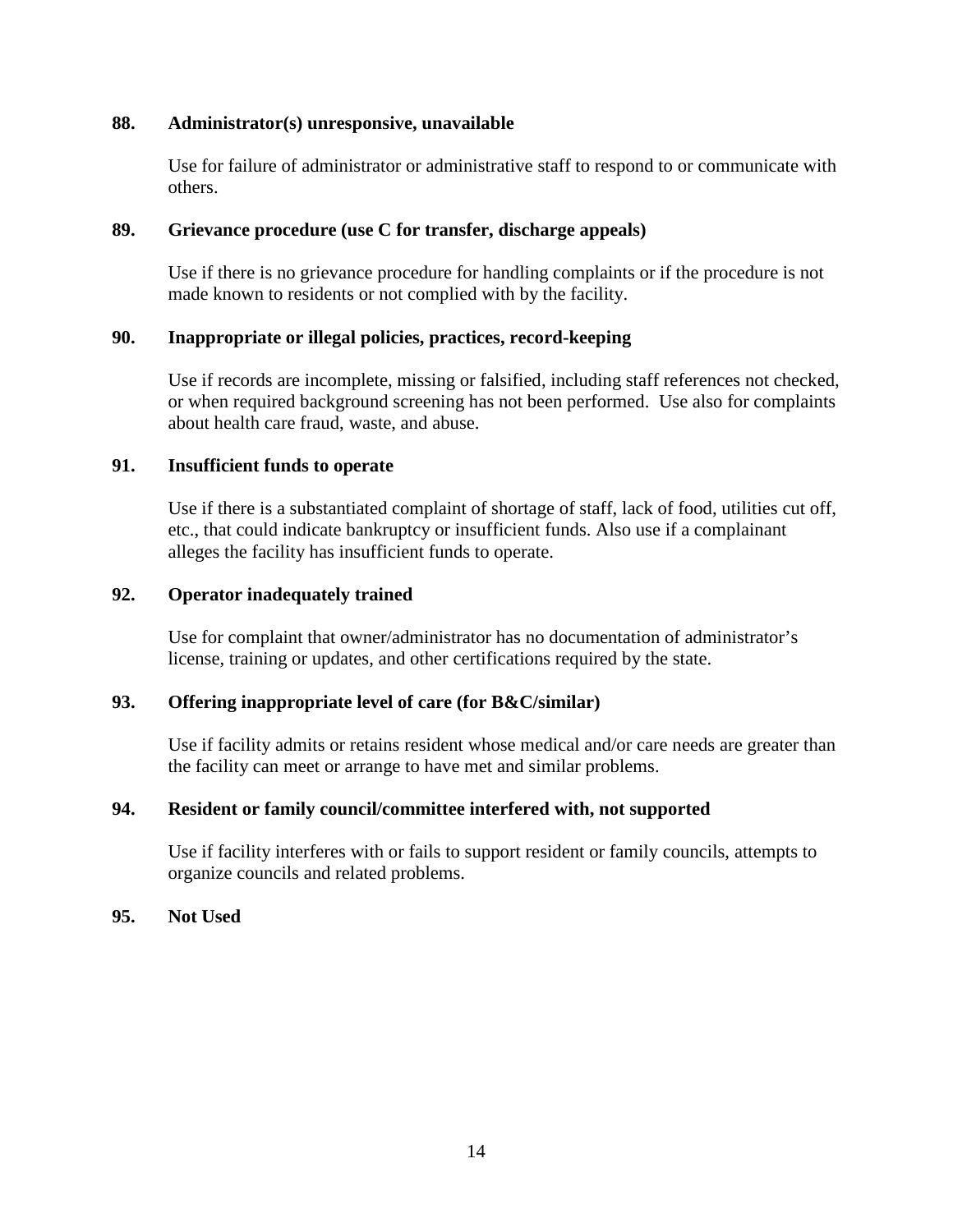## **M. Staffing**

Use appropriate categories under this heading for complaints involving staff unavailability, training, turnover, and supervision.

#### **96. Communication, language barrier**

Use for staff language or other communication barrier. Use D.29 if problem involves resident inability to communicate.

#### **97. Shortage of staff**

Use for insufficient staff to meet the needs of the resident(s); staffing is below the minimum standard.

### **98. Staff training**

Use when staff has not received training sufficient to meet the needs of the resident(s); including basic care and technical training, including the use of a Hoyer lift, CPR, first aid, mental health, and dementia training.

### **99. Staff turn-over, over-use of nursing pools**

Use when there is no continuity of care for the residents; new staff on board and pool/agency staff are regularly used.

#### **100. Staff unresponsive, unavailable**

Use if staff is unresponsive or unavailable. Use D.26 if staff is available but rude or otherwise disrespectful to resident. Use A.3 or other category under A if rudeness or disrespect is so severe that it qualifies as abuse.

### **101. Supervision**

Use when the staff duties are not overseen or not reviewed by a supervisor. Use when there is no ALF staff monitoring residents.

#### **102. Eating Assistants**

Use for complaints about inappropriate use of and training of eating assistants. Use J. 69 for failure to provide assistance in eating or facility has not provided tools to assist resident in self-feeding, meal set-up, i.e., opening milk cartons, tray not within reach.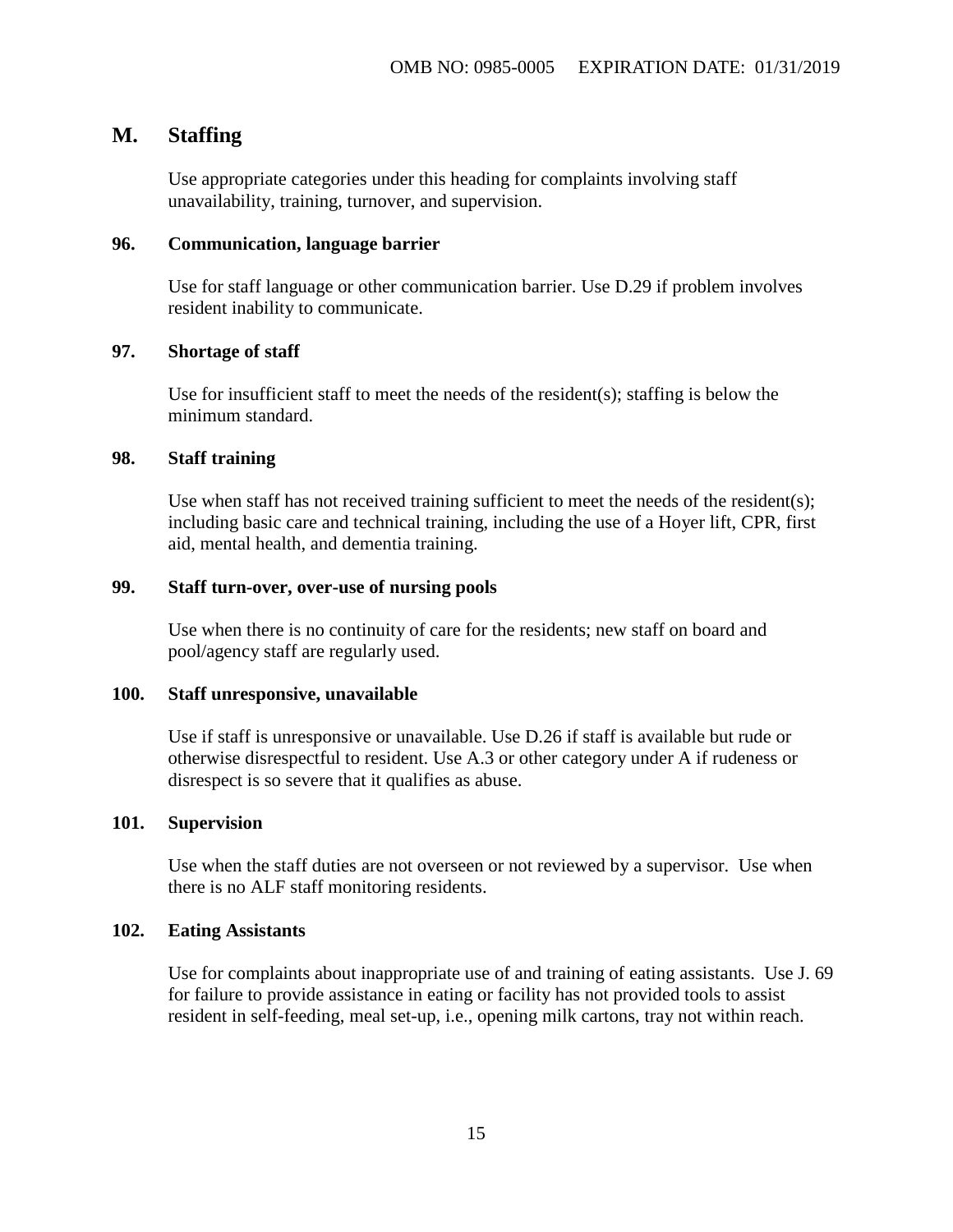## **Problems with Outside Agency, System, or People (Not Against the Facility**

Use these categories for all complaints involving decisions, policies, actions or inactions by the state agencies which license facilities and certify them for participation in Medicaid and Medicare.

## **N. Certification/Licensing Agency**

## **103. Access to information (including survey)**

Use if licensing agency does not provide facility information to ombudsmen, public.

## **104. Complaint, response to**

Use when agency fails to respond adequately to any complaint or referral, from the resident, ombudsman or public.

#### **105. Decertification/closure**

Use for individual complaints about decertification/closure and if agency fails to decertify/close a facility when within residents' best interests or with disregard to residents' rights.

## **106. Sanction, including Intermediate**

Use if licensing agency fails to sanction facility appropriately.

## **107. Survey process**

Use if agency fails to survey facility as required by law.

## **108. Survey process - Ombudsman participation**

Use if ombudsmen not notified and/or included in survey process.

## **109. Transfer or eviction hearing**

Use for complaints of decisions, policies, actions or inactions by the licensing agency regarding resident discharge hearings.

## **110. Not Used**

Use for any other complaint against the state licensing agency.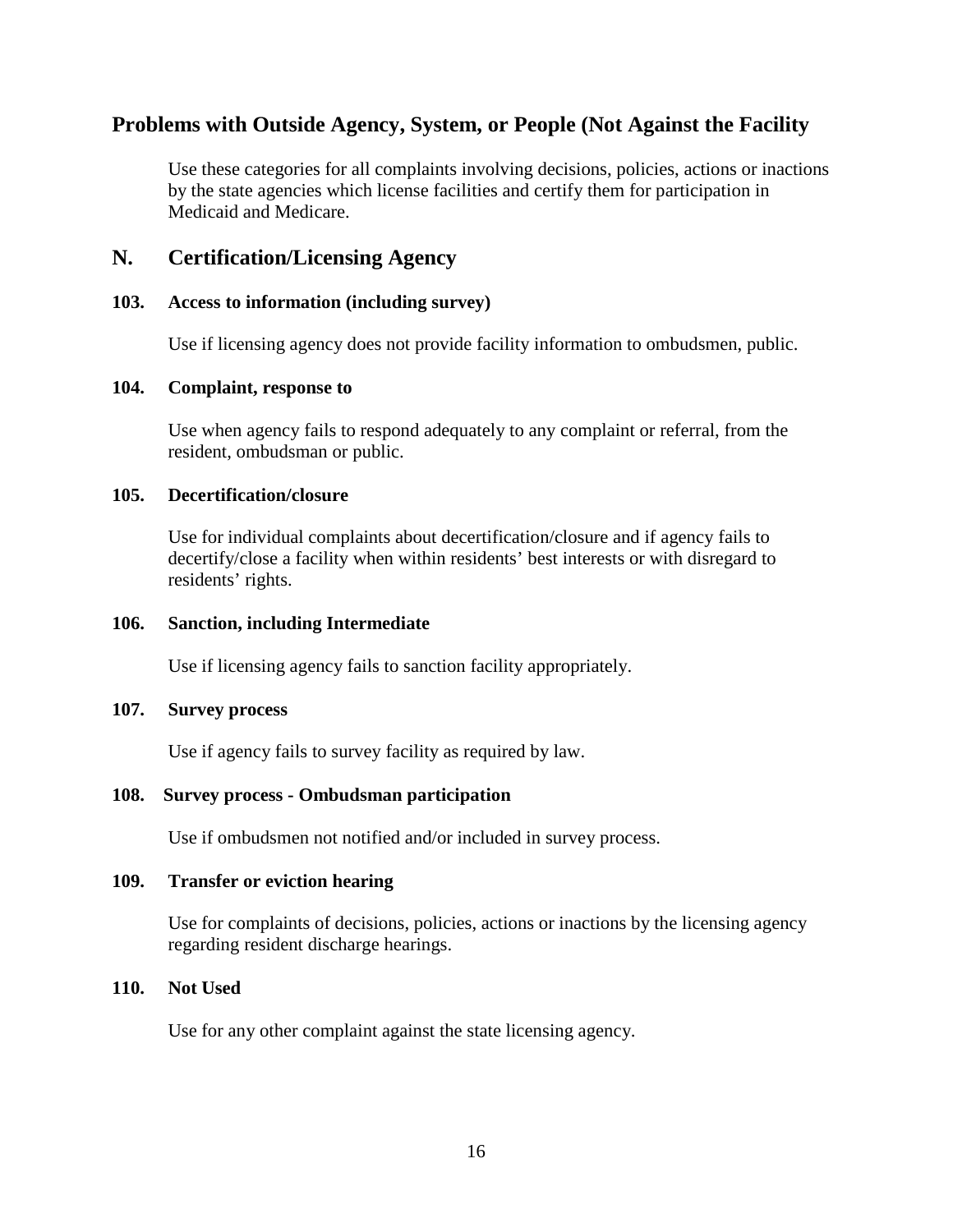## **O. State Medicaid Agency**

Categories in this section are for complaints about Medicaid coverage, benefits and services.

#### **111. Access to information, application**

Use if information is denied or delayed to resident or legal representative; case worker is unavailable, or unresponsive to requests for information or application status.

### **112. Denial of eligibility**

Use for complaint that resident is denied Medicaid.

#### **113. Non-covered services**

Use for complaints about services not covered by Medicaid.

## **114. Personal Needs Allowance**

Use for complaints about the insufficiency of the personal needs allowance.

#### **115. Services**

Use for complaints about the quality or quantity of services covered by Medicaid or difficulty in obtaining services. (Use 113 for non-covered services.)

## **116. Not Used**

## **P. System/Others**

Use appropriate categories in this section to document the range of complaints against or involving individuals who are not managers/staff of facilities \* or of the State=s licensing and certification or Medicaid agency. (\*except for 119, as specified)

## **117. Abuse/neglect/abandonment by family member/friend/guardian or, while on visit out of facility, any other person**

Use for abuse/abandonment by individuals other than facility staff, when the facility could not reasonably have been expected to observe the acts. Use A.1 or other A categories when the facility should have overseen and acted.

#### **118. Bed shortage - placement**

Use when resident is unable to find a facility placement, or for a bed shortage.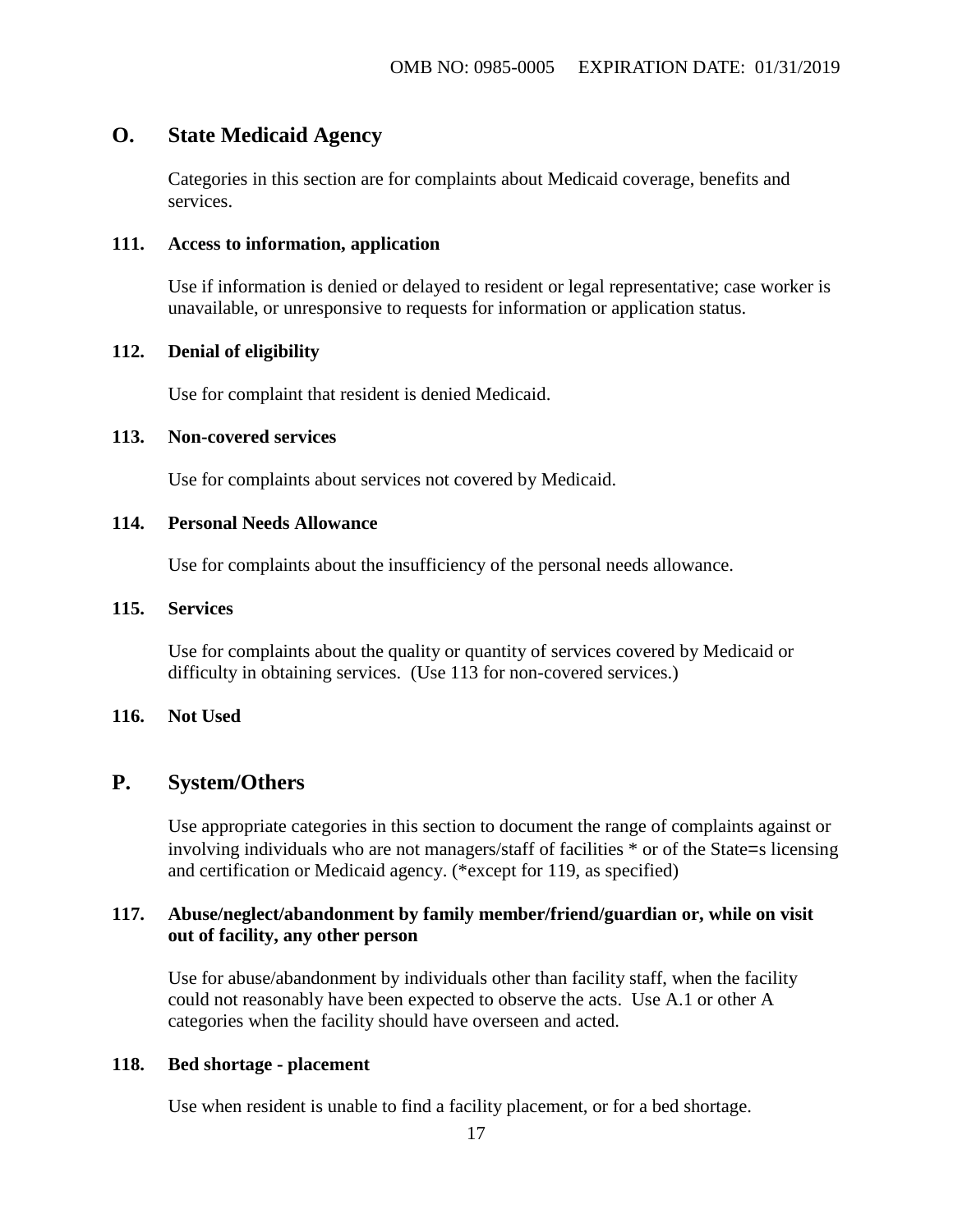## **119. Facilities operating without a license**

Use for complaints about facilities providing services to residents which should only be offered in a regulated environment.

### **120. Family conflict; interference**

Use when a family conflict interferes with resident's care. Use only if the conflict or problem affects the resident's care or well being.

## **121. Financial exploitation or neglect by family or other not affiliated with facility**

Use for cases of financial exploitation or financial neglect of a resident by individuals whose actions the facility could not reasonably be expected to oversee or be responsible.

## **122. Legal - guardianship, conservatorship, power of attorney, wills**

Use if the complaint involves any of the above legal issues.

## **123. Medicare**

Use if resident has complaint related to Medicare coverage.

## **124. Mental health, developmental disabilities, including PASRR**

Use for problems with access to services for persons with mental illness or developmental disabilities or for problems involving implementation of the Pre-Admission Screening and Resident Review (PASRR) requirements of the Nursing Home Reform Act related to individuals with mental illness, mental retardation, or a developmental disability living/making application to live in a Medicaid-certified nursing home.

## **125. Problems with resident's physician/assistant**

Use if the resident's physician or assistant fails to provide information, services, is not available**,** or makes inappropriate or fraudulent charges**.** (Use F.46 if facility fails to arrange for physician service and P.48 if facility fails to attend to medical symptoms or notify family of change in resident's condition.)

## **126. Protective Service agency**

Use for complaints involving the agency in the State charged with investigating reports of adult abuse or exploitation and providing protective services for victims of abuse and exploitation.